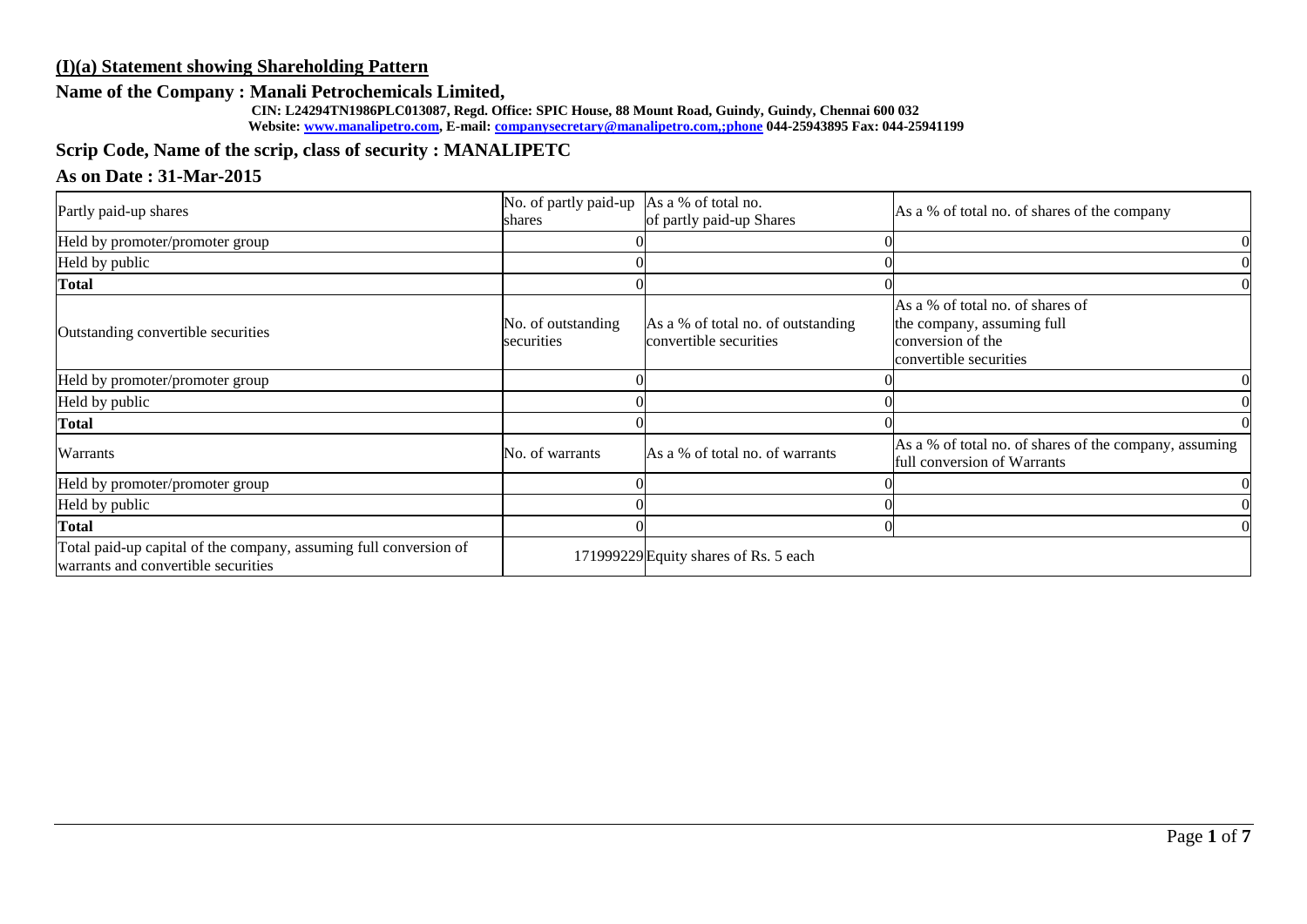|      | (I)(a) Statement showing Shareholding Pattern                                  |              |                     |                          |           |                                                                                  |              |                   |
|------|--------------------------------------------------------------------------------|--------------|---------------------|--------------------------|-----------|----------------------------------------------------------------------------------|--------------|-------------------|
| Sr.  | <b>Category</b> of                                                             | Number of    | <b>Total number</b> | Number of shares held in |           | Total shareholding as a percentage of Shares Pledged or otherwise                |              |                   |
| no.  | shareholder                                                                    | shareholders | of shares           | dematerialized form      |           | total number of shares                                                           |              | encumbered        |
|      |                                                                                |              |                     |                          | $(A+B)^1$ | As a percentage of As a percentage of Number of $ $ As a percentage<br>$(A+B+C)$ | shares       | $(IX) = (VIII) /$ |
| (I)  | (II)                                                                           | (III)        | (IV)                | (V)                      | (VI)      | (VII)                                                                            | (VIII)       | $(IV) * 100$      |
| (A)  | <b>Promoter and Promoter Group</b>                                             |              |                     |                          |           |                                                                                  |              |                   |
| (1)  | Indian                                                                         |              |                     |                          |           |                                                                                  |              |                   |
| (a)  | Individuals/Hindu Undivided Family                                             | $\Omega$     | $\mathbf{0}$        | 0                        |           | $\Omega$                                                                         | $\mathbf{0}$ | $\Omega$          |
| (b)  | Central Government/State Government(s)                                         |              |                     |                          |           |                                                                                  | $\Omega$     | $\Omega$          |
| (c)  | <b>Bodies Corporate</b>                                                        |              | 65856053            | 65856053                 | 38.29     | 38.29                                                                            |              | 0.00              |
| (d)  | <b>Financial Institutions/Banks</b>                                            |              | 11212500            | 11212500                 | 6.52      | 6.52                                                                             |              | 0.00              |
| (e)  | Any Other (Total)                                                              |              | 13648               | 13648                    | 0.01      | 0.01                                                                             |              | 0.00              |
| (e1) | Directors and Their Relatives                                                  |              | 13648               | 13648                    | 0.01      | 0.01                                                                             | $\Omega$     | 0.00              |
|      | Sub-Total $(A)(1)$                                                             |              | 77082201            | 77082201                 | 44.82     | 44.82                                                                            | $\Omega$     | 0.00              |
| (2)  | Foreign                                                                        |              |                     |                          |           |                                                                                  |              |                   |
| (a)  | Individuals                                                                    |              | $\overline{0}$      | $\Omega$                 | 0.00      | 0.00                                                                             | $\Omega$     | 0.00              |
| (b)  | <b>Bodies Corporate</b>                                                        |              | $\Omega$            | $\Omega$                 | 0.00      | 0.00                                                                             | $\Omega$     | 0.00              |
| (c)  | Institutions                                                                   |              | $\Omega$            | 0                        | 0.00      | 0.00                                                                             | $\Omega$     | 0.00              |
| (d)  | Qualified Foreign Investor                                                     |              |                     |                          | 0.00      | 0.00                                                                             |              | 0.00              |
| (e)  | Any Other (Total)                                                              |              | $\Omega$            | ∩                        | 0.00      | 0.00                                                                             | 0            | 0.00              |
|      | Sub-Total $(A)(2)$                                                             |              |                     | $\Omega$                 | 0.00      | 0.00                                                                             |              | 0.00              |
|      | <b>Total Shareholding of Promoter and Promoter</b><br>Group (A)= (A)(1)+(A)(2) |              | 77082201            | 77082201                 | 44.82     | 44.82                                                                            | $\Omega$     | 0.00              |
| (B)  | <b>Public shareholding</b>                                                     |              |                     |                          |           |                                                                                  |              |                   |
| (1)  | <b>Institutions</b>                                                            |              |                     |                          |           |                                                                                  |              |                   |
| (a)  | Mutual Funds/UTI                                                               | 13           | 185100              | 17850                    | 0.11      | 0.11                                                                             | N.A.         | N.A.              |
| (b)  | <b>Financial Institutions/Banks</b>                                            | 16           | 179526              | 158226                   | 0.10      | 0.10                                                                             | N.A.         | N.A.              |
| (c)  | Central Government/State Government(s)                                         | $\Omega$     | $\Omega$            |                          | 0.00      | 0.00                                                                             | N.A.         | N.A.              |
| (d)  | Venture Capital Funds                                                          |              |                     |                          | 0.00      | 0.00                                                                             | N.A.         | N.A.              |
| (e)  | <b>Insurance Companies</b>                                                     |              |                     |                          | 0.00      | 0.00                                                                             | N.A.         | N.A.              |
| (f)  | Foreign Institutional Investors                                                |              | 2300000             | 2300000                  | 1.34      | 1.34                                                                             | N.A.         | N.A.              |
| (g)  | Foreign Venture Capital Investors                                              |              | $\theta$            | 0                        | 0.00      | 0.00                                                                             | N.A.         | N.A.              |
| (h)  | Qualified Foreign Investor                                                     |              | $\Omega$            | $\Omega$                 | 0.00      | 0.00                                                                             | N.A.         | N.A.              |
| (i)  | Any Other (Total)                                                              |              | $\Omega$            | $\Omega$                 | 0.00      | 0.00                                                                             | N.A.         | N.A.              |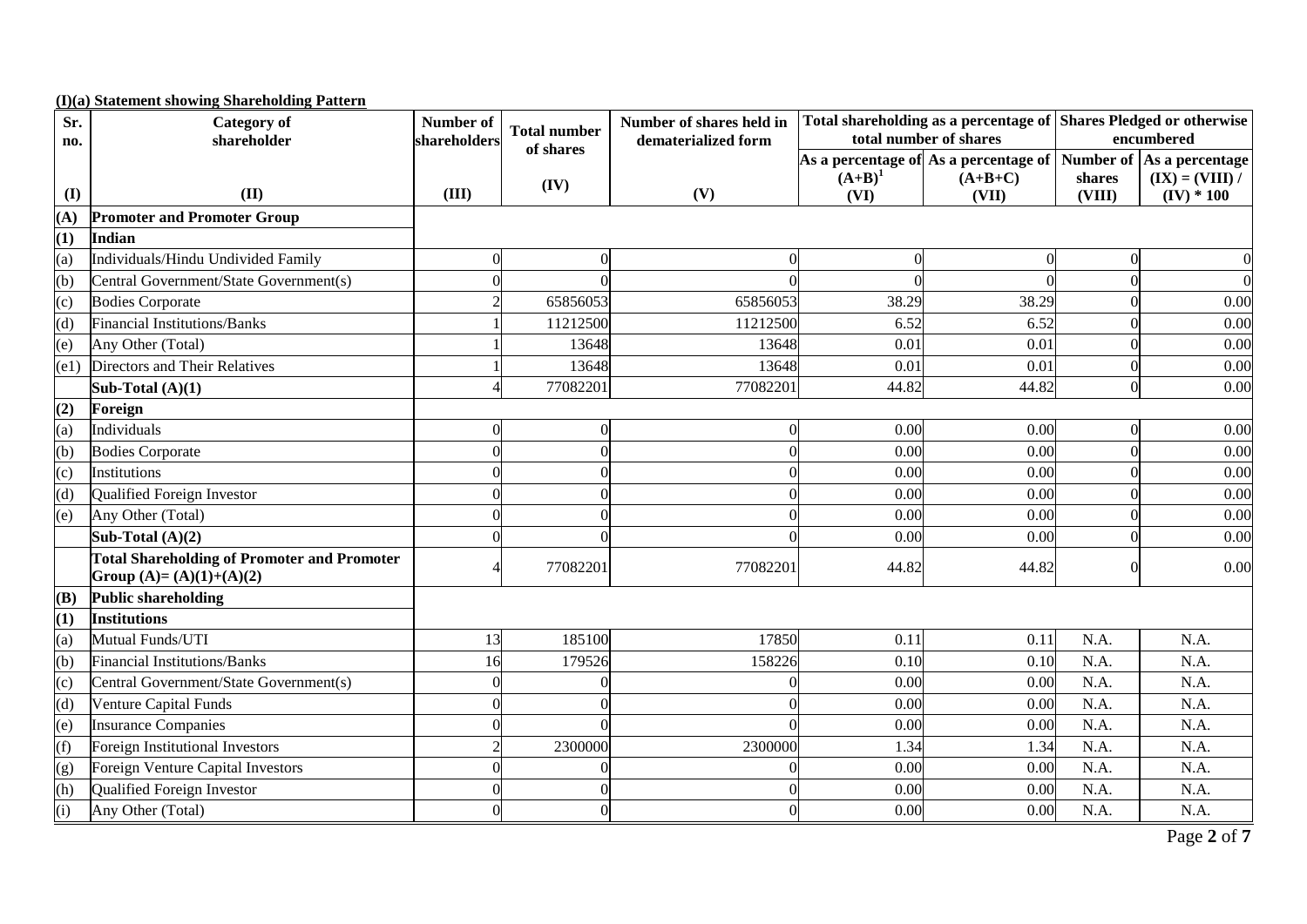|                | Sub-Total $(B)(1)$                                                                                 | 31     | 2664626   | 2476076   | 1.55   | 1.55   | N.A. | N.A. |
|----------------|----------------------------------------------------------------------------------------------------|--------|-----------|-----------|--------|--------|------|------|
| (2)            | <b>Non-institutions</b>                                                                            |        |           |           |        |        |      |      |
| (a)            | <b>Bodies Corporate</b>                                                                            | 1008   | 9982597   | 9749797   | 5.80   | 5.80   | N.A. | N.A. |
| (b)            | Individuals - i. Individual<br>Shareholders Holding Nominal Share Capital Up<br>To > Rs. 1 Lakh.   | 124941 | 57738717  | 44395944  | 33.57  | 33.57  | N.A. | N.A. |
|                | Individuals - ii. Individual Shareholders Holding<br>Nominal Share Capital In Excess Of Rs. 1 Lakh | 285    | 17105980  | 17031070  | 9.95   | 9.95   | N.A. | N.A. |
| (c)            | Qualified Foreign Investor                                                                         |        |           |           | 0.00   | 0.00   | N.A. | N.A. |
| (d)            | Any Other (Total)                                                                                  | 5594   | 7425108   | 6306093   | 4.32   | 4.32   | N.A. | N.A. |
| (d1)           | <b>Clearing Members</b>                                                                            | 79     | 187407    | 187407    | 0.11   | 0.11   | N.A. | N.A. |
| (d2)           | <b>Hindu Unidivided Families</b>                                                                   | 1387   | 3634547   | 3634382   | 2.11   | 2.11   | N.A. | N.A. |
| (d3)           | Non Resident Indians                                                                               | 4123   | 3516154   | 2397304   | 2.04   | 2.04   | N.A. | N.A. |
| (d4)           | Overseas Corporate Bodies                                                                          |        | 85050     | 85050     | 0.05   | 0.05   | N.A. | N.A. |
|                | $(d5)$ Trusts                                                                                      |        | 1950      | 1950      | 0.00   | 0.00   | N.A. | N.A. |
|                | Sub-Total $(B)(2)$                                                                                 | 131828 | 92252402  | 77482904  | 53.64  | 53.64  | N.A. | N.A. |
|                | Total Public Shareholding $(B)=(B)(1)+(B)(2)$                                                      | 131859 | 94917028  | 79958980  | 55.18  | 55.18  | N.A. | N.A. |
|                | TOTAL $(A)+(B)$                                                                                    | 131863 | 171999229 | 157041181 | 100.00 | 100.00 |      | 0.00 |
| (C)            | Shares held by Custodians and against which<br>Depository Receipts have been issued                |        |           |           | N.A.   | 0.00   | N.A. | N.A. |
| C <sub>1</sub> | Promoter and Promoter Group                                                                        |        |           |           | N.A.   |        | N.A. | N.A. |
| C <sub>2</sub> | Public                                                                                             |        |           |           | N.A.   |        | N.A. | N.A. |
|                | <b>GRAND TOTAL</b> (A)+(B)+(C)                                                                     | 131863 | 171999229 | 157041181 | N.A.   | 100.00 |      | 0.00 |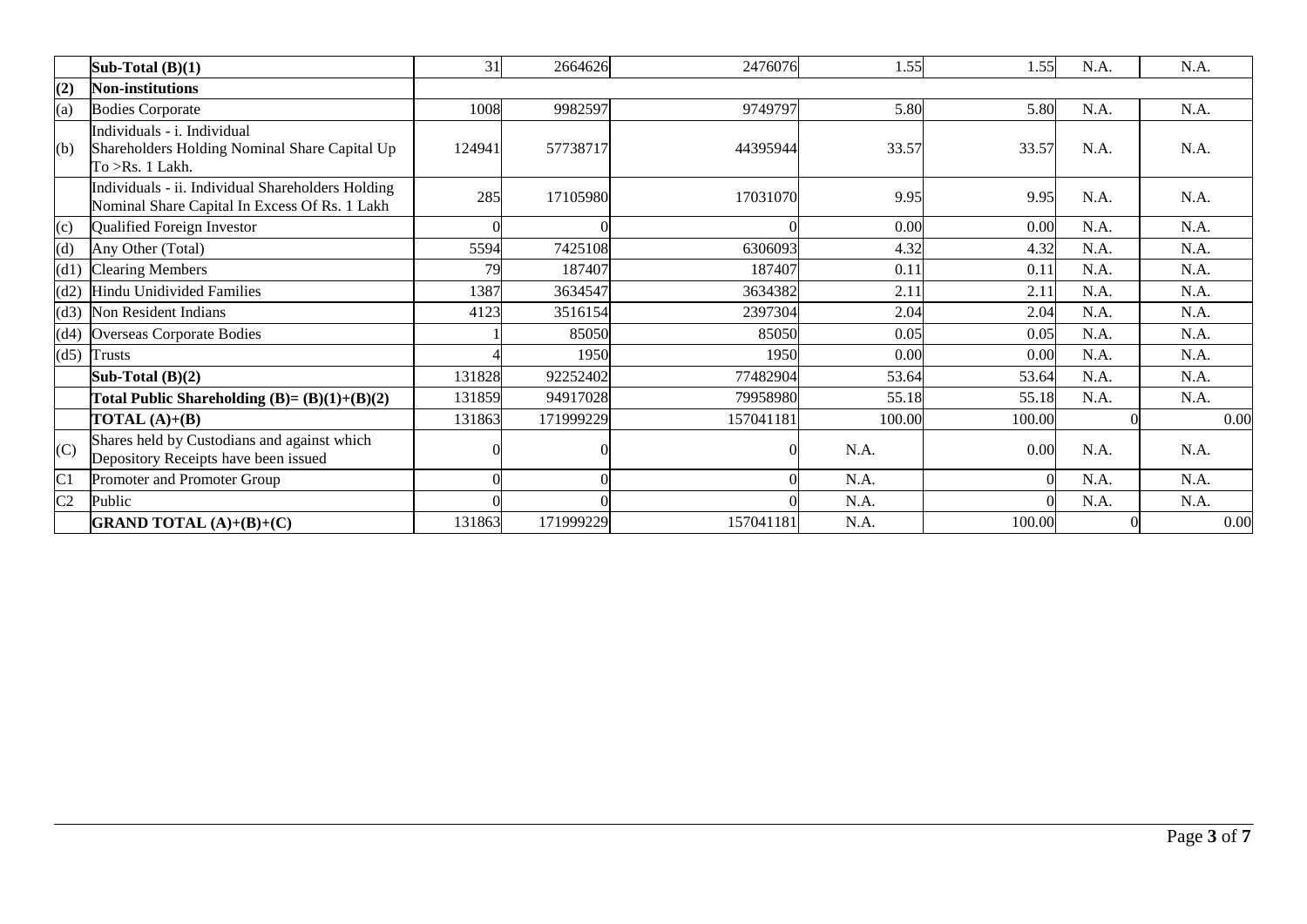|                            |                                                                    |                                                  |                       | <b>Total Shares held</b>                                     |          | Shares pledged or otherwise<br>encumbered                     |                                                                                                                  |                                       | <b>Details of warrants</b>                                        |                                                     | <b>Details of convertible securities</b>                                             |                                                                                                                                                                          |  |
|----------------------------|--------------------------------------------------------------------|--------------------------------------------------|-----------------------|--------------------------------------------------------------|----------|---------------------------------------------------------------|------------------------------------------------------------------------------------------------------------------|---------------------------------------|-------------------------------------------------------------------|-----------------------------------------------------|--------------------------------------------------------------------------------------|--------------------------------------------------------------------------------------------------------------------------------------------------------------------------|--|
| Sr.<br>No.<br>$\mathbf{I}$ | Name of the<br>shareholder<br>(II)                                 | <b>PAN</b> of the<br><b>Shareholder</b><br>(III) | <b>Number</b><br>(IV) | as a % of<br>grand<br>total $(A)$<br>$+ (B) +$<br>(C)<br>(V) | (VI)     | as a<br>Number percentage<br>$(VII) = (VI)$<br>$/ (IV)^* 100$ | as a % of<br>grand<br>total<br>$(\mathbf{A}) + (\mathbf{B})$<br>$+$ (C) of<br>sub-<br>clause<br>(I)(a)<br>(VIII) | Number of<br>warrants<br>held<br>(XI) | As a % total<br>number of<br>warrants of<br>the same class<br>(X) | Number of<br>convertible<br>securities held<br>(XI) | As a % total<br>number of<br>convertible<br>securities of the<br>same class<br>(XII) | <b>Total shares (including)</b><br>underlying shares assuming<br>full conversion of warrants<br>and convertible securities) as<br>a % of diluted share capital<br>(XIII) |  |
|                            | Tamilnadu Industrial<br>Development<br>Corporation Limited         |                                                  | 11212500              | 6.52                                                         | $\Omega$ | 0.00                                                          | 0.00                                                                                                             | $\boldsymbol{0}$                      | $\theta$                                                          | $\mathbf{0}$                                        | $\boldsymbol{0}$                                                                     | 6.52                                                                                                                                                                     |  |
|                            | Southern Petrochemical<br><b>Industries Corporation</b><br>Limited |                                                  | 10000                 | 0.01                                                         | $\Omega$ | 0.00                                                          | 0.00                                                                                                             | $\boldsymbol{0}$                      | $\Omega$                                                          | $\Omega$                                            | $\Omega$                                                                             | 0.01                                                                                                                                                                     |  |
|                            | <b>SIDD Life Sciences</b><br>Private Limited                       |                                                  | 65846053              | 38.28                                                        | $\Omega$ | 0.00                                                          | 0.00                                                                                                             | $\boldsymbol{0}$                      | $\Omega$                                                          | $\boldsymbol{0}$                                    | $\Omega$                                                                             | 38.28                                                                                                                                                                    |  |
|                            | 4 A.C. Muthiah                                                     |                                                  | 13648                 | 0.01                                                         | $\Omega$ | 0.00                                                          | 0.00                                                                                                             | $\boldsymbol{0}$                      | $\theta$                                                          | $\theta$                                            | $\Omega$                                                                             | 0.01                                                                                                                                                                     |  |
|                            | <b>TOTAL</b>                                                       |                                                  | 77082201              | 44.82                                                        | $\Omega$ | 0.00                                                          | 0.00                                                                                                             | $\overline{0}$                        | 0.00                                                              | $\theta$                                            | 0.00                                                                                 | 44.82                                                                                                                                                                    |  |

**(I)(b) Statement showing Shareholding of persons belonging to the category "Promoter and Promoter Group"**

### **I)(c) Statement showing Shareholding of persons belonging to the category "Public" and holding more than 1% of the total number of shares**

| $\overline{\phantom{a}}$ |                                            |                                         | Number of<br>shares | Shares as a<br>percentage of total<br>number of shares<br>li.e., Grand<br>Total $(A)+(B)+(C)$<br>indicated in<br>Statement at para<br>(I)(a)<br>above |                               | <b>Details of warrants</b>                                 |                                             | <b>Details of convertible securities</b>                                     |                                                                                                                                                  |
|--------------------------|--------------------------------------------|-----------------------------------------|---------------------|-------------------------------------------------------------------------------------------------------------------------------------------------------|-------------------------------|------------------------------------------------------------|---------------------------------------------|------------------------------------------------------------------------------|--------------------------------------------------------------------------------------------------------------------------------------------------|
| Sr.<br>No.               | Name of the<br>shareholder                 | <b>PAN</b> of the<br><b>Shareholder</b> |                     |                                                                                                                                                       | Number of<br>warrants<br>held | As a % total<br>number of<br>warrants of the<br>same class | Number of<br>convertible<br>securities held | % w.r.t total<br>number of<br>convertible<br>securities of the<br>same class | <b>Total shares (including)</b><br>underlying shares assuming<br>full conversion of warrants<br>and convertible securities) as<br>a % of diluted |
|                          | Passage to India<br>Master Fund<br>Limited |                                         | 2260000             | 1.31                                                                                                                                                  | 0                             | 0                                                          | $\theta$                                    |                                                                              | 1.31                                                                                                                                             |
|                          | <b>TOTAL</b>                               |                                         | 2260000             | 1.31                                                                                                                                                  |                               | 0.00                                                       | $\theta$                                    | 0.00                                                                         | 1.31                                                                                                                                             |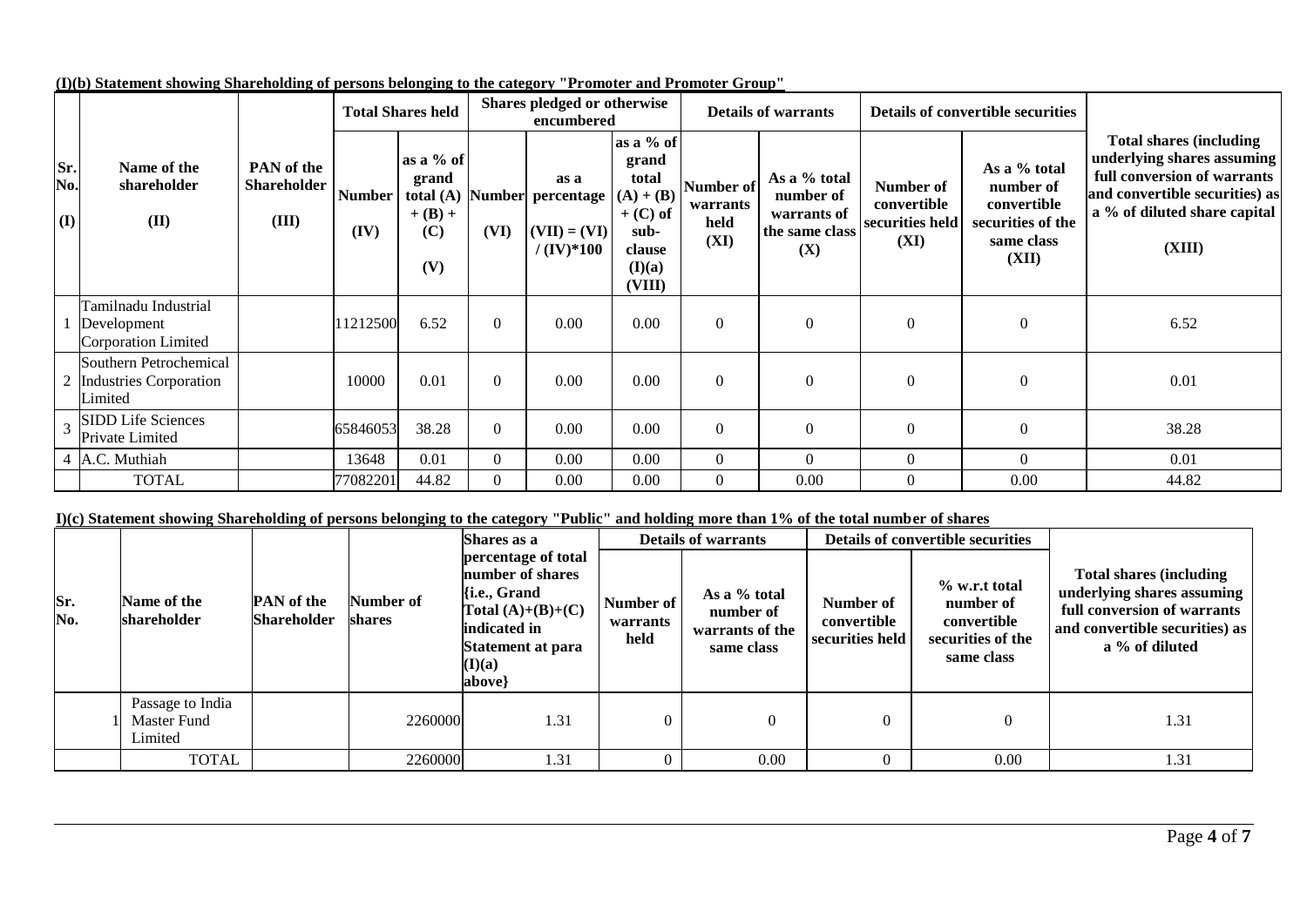|            |                            |                                         |        | Shares as a                                                                                                                                                      |                               | <b>Details of warrants</b>                                 |                                             | <b>Details of convertible securities</b> |                                                                                                                                                                                               |
|------------|----------------------------|-----------------------------------------|--------|------------------------------------------------------------------------------------------------------------------------------------------------------------------|-------------------------------|------------------------------------------------------------|---------------------------------------------|------------------------------------------|-----------------------------------------------------------------------------------------------------------------------------------------------------------------------------------------------|
| Sr.<br>No. | Name of the<br>shareholder | <b>PAN</b> of the<br><b>Shareholder</b> | shares | percentage of total<br>number of shares<br>Number of $\ \mathbf{H}\ $ .e., Grand<br>Total $(A)+(B)+(C)$<br>indicated in<br>Statement at para<br>(I)(a)<br> above | Number of<br>warrants<br>held | As a % total<br>number of<br>warrants of the<br>same class | Number of<br>convertible<br>securities held | of convertible<br>class                  | <b>Total shares (including)</b><br>W. w.r.t total number underlying shares assuming full<br>conversion of warrants and<br>securities of the same convertible securities) as a % of<br>diluted |
|            | NIL.                       |                                         |        | 0.00                                                                                                                                                             |                               | 0.00                                                       |                                             | 0.00                                     | 0.00                                                                                                                                                                                          |
|            | <b>TOTAL</b>               |                                         |        | 0.00                                                                                                                                                             |                               | 0.00                                                       |                                             | 0.00                                     | 0.00                                                                                                                                                                                          |

**I)(c) Statement showing Shareholding of persons belonging to the category "Public" and holding more than 5% of the total number of shares**

### **(I)(d) Statement showing details of locked-in shares**

| Sr.<br>No. |              |  | Locked-in shares as a percentage of total number of shares<br>Name of the shareholder PAN of the Shareholder Number of locked-in shares $[i.e., Grand Total (A)+(B)+(C) indicated in Statement at para]$<br>$(I)(a)$ above |
|------------|--------------|--|----------------------------------------------------------------------------------------------------------------------------------------------------------------------------------------------------------------------------|
|            | Nil          |  | 0.00                                                                                                                                                                                                                       |
|            | <b>TOTAL</b> |  | 0.00                                                                                                                                                                                                                       |

### **(II)(a) Statement showing details of Depository Receipts (DRs)**

| Sr. Type of outstanding<br>No. DR (ADRs, GDRs, outstanding<br>No. SDRs, etc.) | outstanding $DRs$ | Number of<br>outstanding DRs | Shares underlying outstanding DRs as a<br>shares underlying percentage of total number of shares {i.e., Grand s<br>shares underlying $\begin{bmatrix} \text{Total (A)+(B)+(C)} \text{ indicated in Statement at para} \end{bmatrix}$<br>$(I)(a)$ above |
|-------------------------------------------------------------------------------|-------------------|------------------------------|--------------------------------------------------------------------------------------------------------------------------------------------------------------------------------------------------------------------------------------------------------|
| <b>TOTAL</b>                                                                  |                   |                              | 0.00                                                                                                                                                                                                                                                   |

# **(II)(b) Statement showing holding of Depository Receipts (DRs), where underlying shares held by 'promoter/promoter group' are in excess of 1% of the total number of shares**

|  | <b>Type of</b><br><b>SDRs.</b> etc.) | $\begin{bmatrix} s_r \ s_r \ \text{Now} \end{bmatrix}$ Number of shares Shares underlying outstanding DRs as a percentage of total<br>No. Name of the DR Holder (ADRs, GDRs, underlying property of shares {i.e., Grand Total (A)+(B)+(C) indicated in<br>outstanding DRs Statement at para $(I)(a)$ above |
|--|--------------------------------------|------------------------------------------------------------------------------------------------------------------------------------------------------------------------------------------------------------------------------------------------------------------------------------------------------------|
|  | <b>TOTAL</b>                         | 0.00                                                                                                                                                                                                                                                                                                       |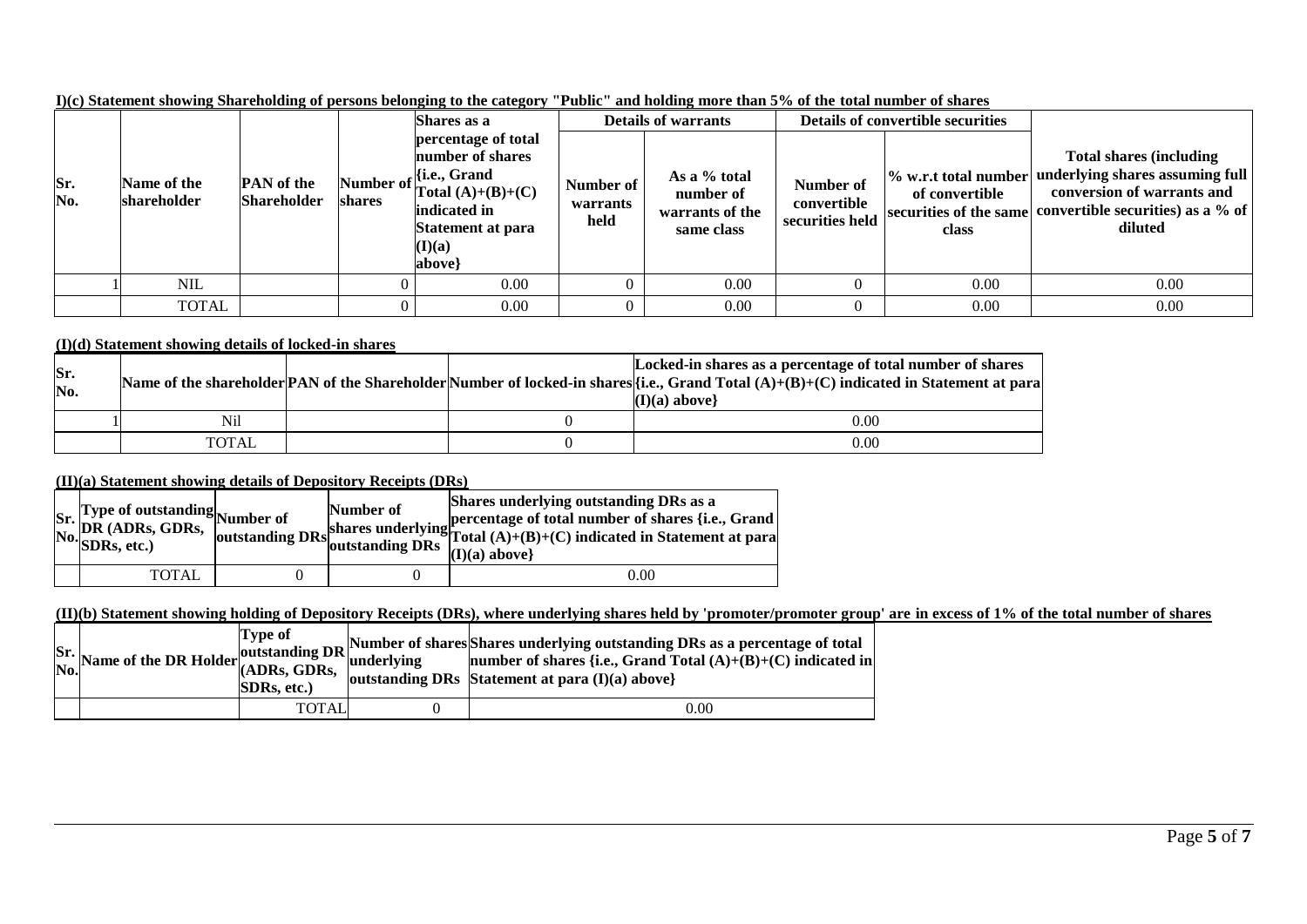| Sr.<br>no. | <b>Category of</b><br>shareholder                                         |                         | <b>Number of Voting Rights held in each</b><br>class of securities |                       | <b>Total Voting Rights</b><br>$(III+IV+V)$ |                                        | <b>Total Voting Rights i.e. (VI)</b>      |
|------------|---------------------------------------------------------------------------|-------------------------|--------------------------------------------------------------------|-----------------------|--------------------------------------------|----------------------------------------|-------------------------------------------|
| (I)        | (II)                                                                      | <b>Class X</b><br>(III) | <b>Class Y</b><br>(IV)                                             | <b>Class Z</b><br>(V) | (VI)                                       | As a percentage of<br>$(A+B)$<br>(VII) | As a percentage of<br>$(A+B+C)$<br>(VIII) |
| (A)        | <b>Promoter and Promoter Group<sup>2</sup></b>                            |                         |                                                                    |                       |                                            |                                        |                                           |
| (1)        | <b>Indian</b>                                                             |                         |                                                                    |                       |                                            |                                        |                                           |
| (a)        | Individuals/Hindu Undivided Family                                        |                         | $\theta$                                                           | $\theta$              | $\theta$                                   | 0.00                                   | 0.00                                      |
| (b)        | Central Government/State Government(s)                                    |                         | $\Omega$                                                           |                       | $\Omega$                                   | 0.00                                   | 0.00                                      |
| (c)        | <b>Bodies Corporate</b>                                                   |                         | $\theta$                                                           |                       | $\theta$                                   | 0.00                                   | 0.00                                      |
| (d)        | Financial Institutions/Banks                                              | $\Omega$                | $\Omega$                                                           | $\Omega$              | $\Omega$                                   | 0.00                                   | 0.00                                      |
| (e)        | Any Other (Total)                                                         |                         | $\Omega$                                                           | $\Omega$              | $\Omega$                                   | 0.00                                   | 0.00                                      |
|            | Sub-Total $(A)(1)$                                                        | $\Omega$                | $\mathbf{0}$                                                       | $\theta$              | $\mathbf{0}$                               | 0.00                                   | 0.00                                      |
| (2)        | Foreign                                                                   |                         |                                                                    |                       |                                            |                                        |                                           |
| (a)        | Individuals (Non-Resident Individuals/Foreign Individuals)                | $\Omega$                | $\mathbf{0}$                                                       | $\Omega$              | $\theta$                                   | 0.00                                   | 0.00                                      |
| (b)        | <b>Bodies Corporate</b>                                                   |                         | $\Omega$                                                           | $\Omega$              | $\theta$                                   | 0.00                                   | 0.00                                      |
| (c)        | Institutions                                                              | $\Omega$                | $\theta$                                                           | $\Omega$              | $\Omega$                                   | 0.00                                   | 0.00                                      |
| (d)        | Qualified Foreign Investor                                                |                         | $\Omega$                                                           | $\Omega$              | $\Omega$                                   | 0.00                                   | 0.00                                      |
| (e)        | Any Other (Total)                                                         |                         | $\Omega$                                                           | $\Omega$              | $\Omega$                                   | 0.00                                   | 0.00                                      |
|            | Sub-Total $(A)(2)$                                                        | $\Omega$                | $\Omega$                                                           | $\Omega$              | $\Omega$                                   | 0.00                                   | 0.00                                      |
|            | Total Shareholding of Promoter and Promoter Group (A)=<br>$(A)(1)+(A)(2)$ | $\Omega$                | $\theta$                                                           | $\Omega$              | $\Omega$                                   | 0.00                                   | 0.00                                      |
| (B)        | <b>Public shareholding</b>                                                |                         |                                                                    |                       |                                            |                                        |                                           |
| (1)        | Institutions                                                              |                         |                                                                    |                       |                                            |                                        |                                           |
| (a)        | Mutual Funds/UTI                                                          | $\Omega$                | $\mathbf{0}$                                                       | $\overline{0}$        | $\overline{0}$                             | 0.00                                   | 0.00                                      |
| (b)        | <b>Financial Institutions/Banks</b>                                       |                         | $\Omega$                                                           | $\Omega$              | $\Omega$                                   | 0.00                                   | 0.00                                      |
| (c)        | Central Government/State Government(s)                                    |                         | $\Omega$                                                           |                       | $\Omega$                                   | 0.00                                   | 0.00                                      |
| (d)        | Venture Capital Funds                                                     |                         | $\Omega$                                                           | 0                     | 0                                          | 0.00                                   | 0.00                                      |
| (e)        | <b>Insurance Companies</b>                                                |                         | $\Omega$                                                           |                       | $\Omega$                                   | 0.00                                   | 0.00                                      |
| (f)        | Foreign Institutional Investors                                           | $\Omega$                | $\theta$                                                           | $\Omega$              | $\theta$                                   | 0.00                                   | 0.00                                      |
| (g)        | Foreign Venture Capital Investors                                         | ſ                       | $\Omega$                                                           | $\Omega$              | $\Omega$                                   | 0.00                                   | 0.00                                      |
| (h)        | Qualified Foreign Investor                                                | ſ                       | $\Omega$                                                           | $\theta$              | $\theta$                                   | 0.00                                   | 0.00                                      |
| (h)        | Any Other (Total)                                                         |                         | $\Omega$                                                           | $\Omega$              | $\Omega$                                   | 0.00                                   | 0.00                                      |

### **(III) (a) Statement showing the voting pattern of shareholders, if more than one class of shares/securities is issued by the issuer.**